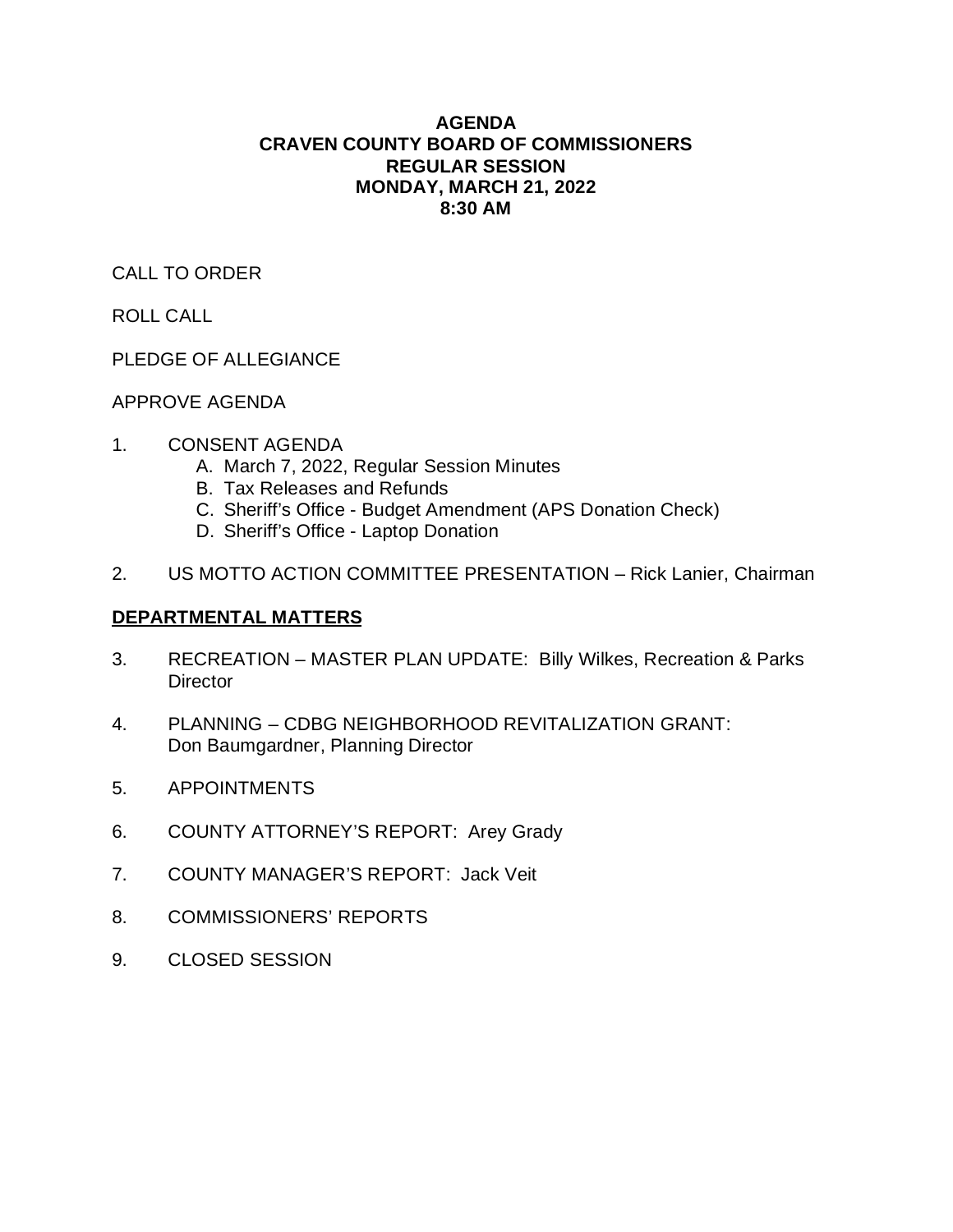**THE BOARD OF COMMISSIONERS OF THE COUNTY OF CRAVEN MET IN REGULAR SESSION IN THE COMMISSIONERS' ROOM OF THE CRAVEN COUNTY ADMINISTRATION BUILDING, 406 CRAVEN STREET, NEW BERN, NORTH CAROLINA, ON MONDAY, MARCH 21, 2022. THE MEETING CONVENED AT 8:30 AM.**

#### **MEMBERS PRESENT:**

Chairman Jason R. Jones Vice Chairman Denny Bucher Chairman George S. Liner Commissioner Theron L. McCabe Commissioner Thomas F. Mark Commissioner E. T. Mitchell Commissioner Beatrice R. Smith

#### **STAFF PRESENT:**

Jack B. Veit, III, County Manager Gene Hodges, Assistant County Manager Craig Warren, Finance Director Amber Parker, Human Resources Director Arey Grady, County Attorney Nan Holton, Clerk to the Board Lauren Wargo, Assistant to the County Manager

Chairman Jones recognized the four Marines who recently lost their lives in a training exercise.

Following the Pledge of Allegiance, County Attorney, Arey Grady, recited the following invocation:

*Most gracious and everlasting God, we thank You for this, another glorious day that You have allowed us to see, and we honor You for Your undying faithfulness towards us.*

*Lord, help us to continually hold up the light of Your love, and may we be always mindful of our collective duty to serve each other as we serve You.*

*Teach us Your ways and lead us in a plain path. Shine Your light upon the road that our Commissioners must travel. Give them grace and truth to guide their every decision. Unite them under the banner of Your love and allow them to speak with one clarion voice that which You would have them say.*

*Teach us all to lean on Your everlasting arms and give us the grace to lead according to Your everlasting Word. Amen.*

# *Based upon the invocation given by Bishop Alfred A. Owens, Jr., at the February 24, 2004, session of the US House of Representatives*

Commissioner Mark motioned to approve the agenda, as presented, seconded by Commissioner Mitchell, and approved unanimously.

# **CONSENT AGENDA**

Commissioner Mark motioned to approve the Consent Agenda, inclusive of the Minutes of March 7, 2022, Regular Session; Tax Releases and Refunds *(Credits = \$18,818.61; Refunds = \$8,166.80)*, Sheriff's Office Budget Amendment (APS Donation Check) and Sheriff's Office Laptop Donation. Commissioner Mitchell seconded the motion which carried 7-0 in a roll call vote.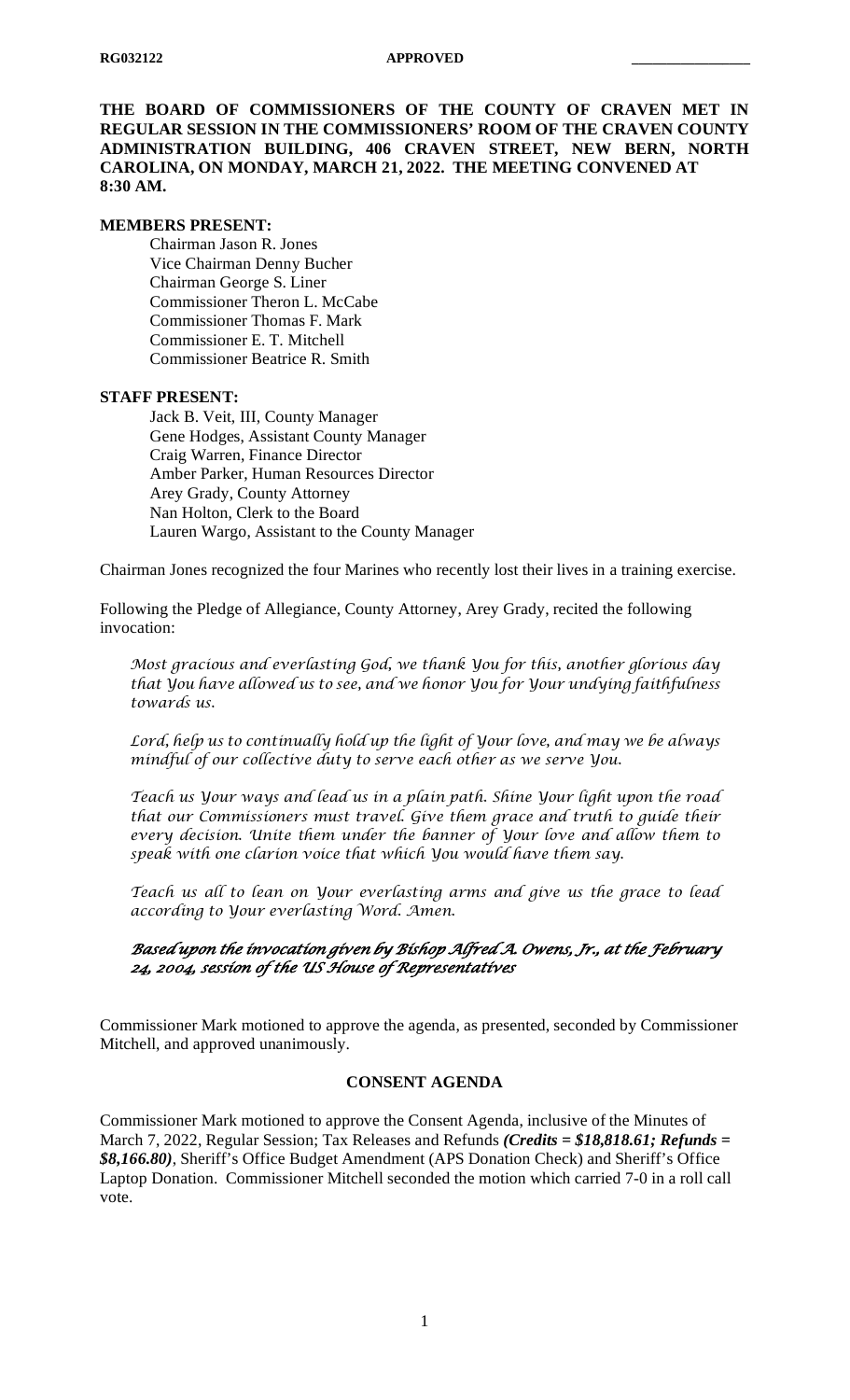#### *Sheriff's Office*

| <b>REVENUES</b>                  | <b>AMOUNT</b> | <b>EXPENDITURES</b>             | <b>AMOUNT</b> |
|----------------------------------|---------------|---------------------------------|---------------|
| 1014310-38301<br>Misc. Donations | \$100.00      | 1014310-43240<br>Other Supplies | \$100.00      |
| <b>TOTAL</b>                     | \$100.00      | TOTAL                           | \$100.00      |

**Justification:** The Craven County Sheriff's Office received a donation check in the amount of \$100.00 to support the Animal Protective Services. This donation will help pay for various expenses they may have.

#### **US MOTTO ACTION COMMITTEE PRESENTATION**

Commissioner Bucher welcomed Rick Lanier, who is making a presentation on behalf of the US Motto Action Committee.

Mr. Lanier extended an invitation to Craven County to join the growing list of cities and counties to display "In God We Trust" on public buildings. He stated that displaying the motto promotes patriotism; gives ceremonial honor and expresses confidence in our country.

Mr. Lanier provided a background of its development in US history, highlighting that in July of 1956 United States Congress adopted "In God We Trust" as the official national motto, which affords its protection by the First Amendment. He indicated it is funded 100% by private donations and sixty NC Counties, and forty-six NC Municipalities have adopted it to date.

County Manager, Jack Veit, referred the Board to Attachment #2, which includes a resolution, as well as diagrams of two different options for the front of the County Administration Building. The Board was in consensus to utilize the rounded part of the building for display, as well as inside over the Commissioners' desks.

Commissioner Mark motioned to approve the following resolution, as presented, seconded by Commissioner Mitchell and approved 7-0 in a roll call vote.

#### **RESOLUTION BY THE BOARD OF COMMISSIONERS OF THE COUNTY OF CRAVEN, IN THE STATE OF NORTH CAROLINA, SUPPORTING THE DISPLAY OF THE NATIONAL MOTTO "IN GOD WE TRUST" IN A PROMINENT LOCATION ON ADMINISTRATION BUILDING IN NEW BERN, NORTH CAROLINA**

**WHEREAS,** "In God We Trust" became the United States national motto on July 30, 1956, shortly after our nation led the world through the trauma of World War II and

**WHEREAS,** "In God We Trust" has been used on United States currency since 1864: and

**WHEREAS,** this inspiring motto has been an integral part of United States society since it's founding; and

**WHEREAS,** the same inspiring slogan is engraved above the entrance to the Senate Chamber as well as above the Speaker's dais in the House of Representatives: and

**WHEREAS,** in both war and peace, these words have been a profound source of strength and guidance to many generations of Americans; and

**WHEREAS,** the National Anthem of the United States says, "… and this be our motto: in God is our trust;" and

**WHEREAS,** the Declaration of independence recognizes God, our Creator, as the source of our rights; and

**WHEREAS,** in 2011, the United States House of Representatives passed House Concurrent Resolution 13, which reaffirmed 'In God We Trust" as the official motto of the United States and supported and encouraged the display of the national motto; and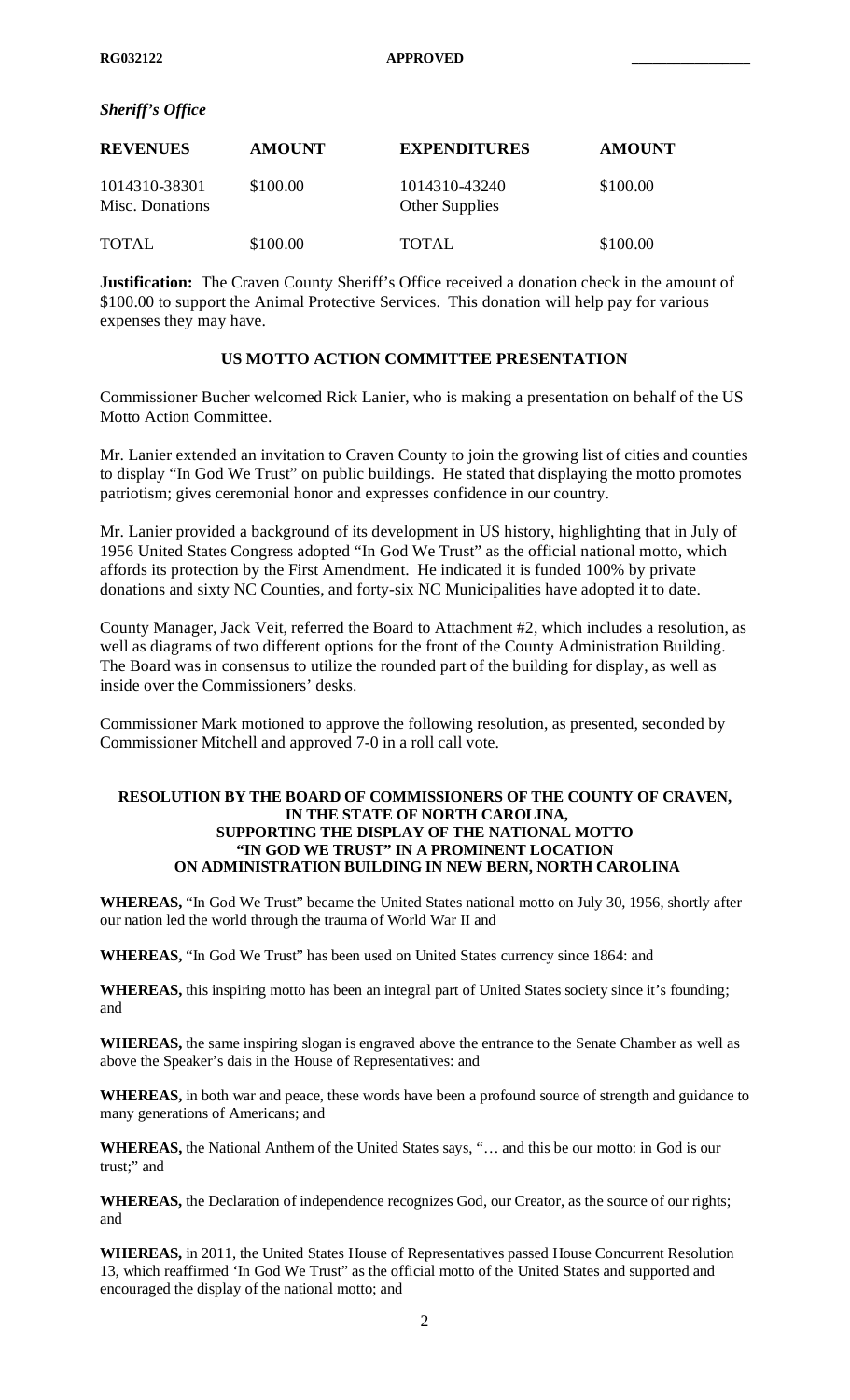**WHEREAS,** a number of our presidents have written or spoken about religion and God, with President John F. Kennedy stating, "The guiding principle and prayer of this Nation has been, is now, and shall ever be "In God We Trust"

**WHEREAS,** the County desires to display this patriotic motto in a way to solemnize public occasions and express confidence in our society.

#### **NOW THEREFORE, LET IT BE RESOLVED THAT:**

**Section 1.** That the Board of Commissioners of the County of Craven, North Carolina, does hereby determine that the historic and patriotic words of our national motto, "In God We Trust" shall be permanently and prominently displayed on the Administration Building at 406 Craven Street, New Bern, North Carolina, and to remain there in perpetuity.

**Section 2.** The County Clerk shall certify to the passage and adoption of this resolution and enter it into the book of resolutions.

**PASSED, APPROVED AND ADOPTED** at a regular meeting of the Board of Commissioners of the County of Craven, North Carolina, held on the 21<sup>st</sup> Day of March 2022.

# **DEPARTMENTAL MATTERS: RECREATION – MASTER PLAN UPDATE**

Recreation & Parks Director, Billy Wilkes, reported that in 2015, the Craven County Board of Commissioners approved a Comprehensive Recreation Master Plan for Craven County with work performed by East Carolina University staff and students. The plan was at a cost of \$25,000.00 and was grant funded.

Mr. Wilkes presented a PowerPoint of the 2022 Recreation Department Master Plan update, which included an executive summary, designed to be a short overview of the master plan update and a citizen needs assessment. The update also included programs, parks, and accessibility improvements since 2015.

He stated the Needs Assessment was designed to seek citizen input into the direction of recreation in Craven County over the next several years. The Recreation Department was able to secure almost 350 responses with all districts responding. The hard copies were located at town halls, libraries, health department locations and the recreation office. Electronic input was available through Facebook and the recreation department website.

He requested approval of the 2022 update of this plan, and recognized contributions from all recreation department staff on this project.

There were inquiries about water access; more centralized lacrosse fields; improved signage, specifically mentioning Latham Whitehurst Park and the acreage of each park for development.

Commissioner Mitchell motioned to approve the 2022 Master Plan Update, as presented, seconded by Commissioner Smith, and was approved unanimously.

# **DEPARTMENTAL MATTERS: PLANNING – CDBG NEIGHBORHOOD REVITALIZATION GRANT**

Planning Director, Don Baumgardner, reported that the Planning Department was officially notified by the North Carolina Department of Commerce Rural Economic Development Division that Craven County will be receiving a \$750,000.00 grant. The proposed budget includes the following housing related CDBG activities: Rehabilitation: \$675,000.00 and Program Administration: \$75,000.00, for a total of \$750,000.00.

He stated the County will utilize these grant funds to perform rehabilitation activities on up to six (6) structures depending on final bid amounts. Currently, the needs assessment and qualification determinations are being completed, so individual recipients have not been chosen at this time.

He stated the Planning Department sent out a request for proposals for grant administration services to seven firms and posted the RFP on the State of North Carolina Interactive Purchasing System. Two firms sent in proposals, with Insight Planning and Development, LLC, receiving the highest rating based on the specific items requested within the RFP.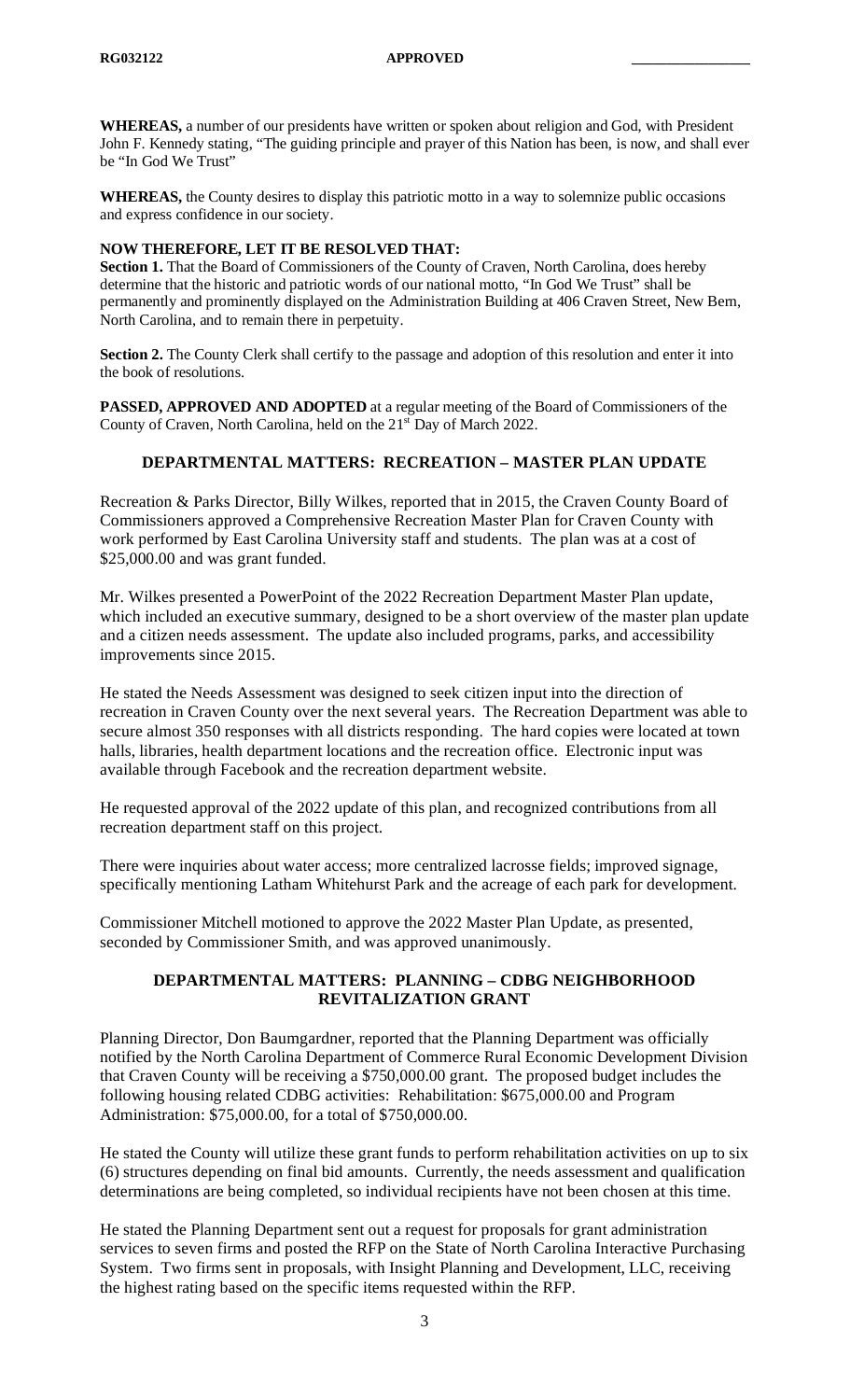Mr. Baumgardner indicated that Craven County has been working with Insight Planning and Development, LLC, formerly known as Holland Consulting Planners since 1987 and has been satisfied with their work. Insight Planning and Development, LLC is currently working on the County's Hurricane Expedited Buyout Program. He requested that the Board award this grant administration contract to Insight Planning and Development, LLC; approve the grant agreement, adopt the Project Budget Ordinance and the Budget Amendment, in order to move forward with the administration of these grant funds.

Commissioner Mitchell motioned to award the contract to Insight Planning and Development, LLC and to approve the grant agreement, Project Budget Ordinance and Budget Amendment, as requested, seconded by Commissioner Liner.

Motions were approved 7-0 in a roll call vote.

Community Development Block Grant – Neighborhood Revitalization CDBG-NR Fund 292 (241)

| <i>Expenditures:</i>                                                                                                |                |
|---------------------------------------------------------------------------------------------------------------------|----------------|
| <b>Construction and Rehabilitation</b>                                                                              | \$1,500,000.00 |
| <b>TOTAL</b>                                                                                                        | \$1,500,000.00 |
| The Following revenue is hereby received<br>Community Development Block Grant – Neighborhood Revitalization CDBG-NR |                |
| Revenues:<br>NC Dept of Commerce/Rural Economic Development<br>Division                                             | \$1,500,000.00 |
| <b>TOTAL</b>                                                                                                        | \$1,500,000.00 |
| This ordinance is hereby approved this 21 <sup>st</sup> day of March 2022                                           |                |

## *Planning*

| <b>REVENUES</b>                       | <b>AMOUNT</b> | <b>EXPENDITURES</b>           | <b>AMOUNT</b> |
|---------------------------------------|---------------|-------------------------------|---------------|
| 2410000-33321<br>NC Dept. of Commerce | \$750,000.00  | 2414910-47600<br>Construction | \$750,000.00  |
| <b>TOTAL</b>                          | \$750,000.00  | <b>TOTAL</b>                  | \$750,000.00  |

**Justification:** Craven County has been awarded \$750,000 from North Carolina Department of Commerce under the Community Development Block Gant Neighborhood Revitalization Program. This funding will be used to perform rehabilitation on up to six structures depending on final bid amounts.

#### **APPOINTMENTS**

#### *Pending*

Chairman Jones reviewed the following pending appointments:

- ▶ Community Child Protection Team
- Craven Aging Planning Board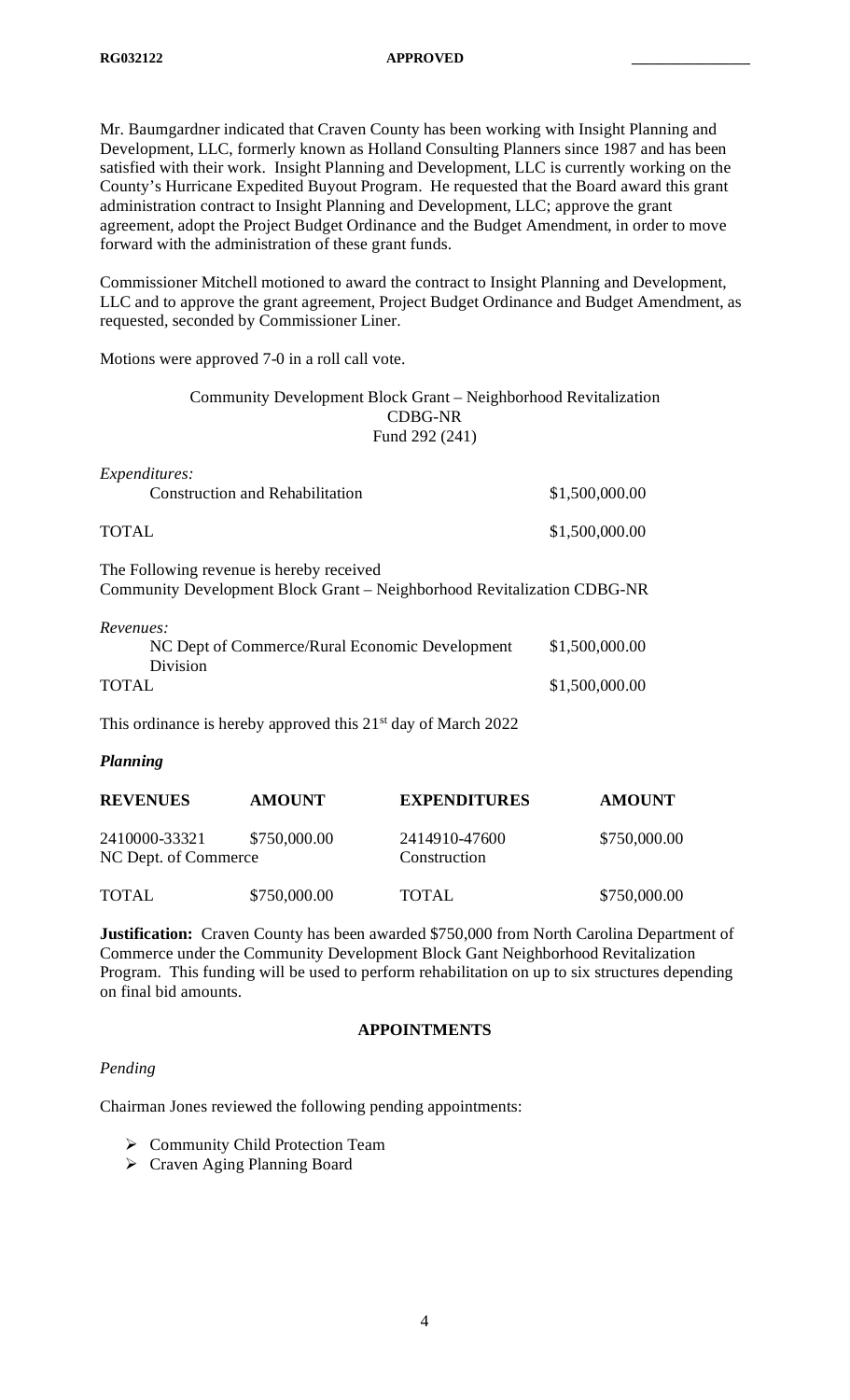#### *Current*

#### *Fire Tax Commissioners*

Commissioner Bucher nominated applicant Brentley Hart for appointment to the Fire Tax Commission to replace Reuben Hart. There being no additional nominations, Mr. Hart was appointed by acclamation.

It was the consensus of the Board to defer appointments/ reappointments to the Craven County Board of Adjustments and Board of Equalization and Review.

## *Upcoming*

Chairman Jones reviewed upcoming appointments to boards and committees with terms due to expire in April/May 2022.

# **COUNTY ATTORNEY'S REPORT**

*Approval of Conveyance after Expiration of Upset Bid Period – 1275 Temples Point Rd., New Bern (Parcel Number 5-008-016)*

County Attorney, Arey Grady, reported that Craven County previously received and approved an offer to purchase this real property, in the amount of \$8,200.00, subject to the completion of the upset bid process. The offer was advertised, and there were no upset bids, the final bid being \$8,200.00. The upset bid period has now expired, and Mr. Grady recommended approval of the conveyance at the purchase price of \$8,200.00. The County originally acquired this property through a tax foreclosure, with past due taxes and costs of foreclosure totaling \$12,228.46. The tax value of this property is \$15,000.00.

He stated should the Board of Commissioners authorize this transaction, a resolution should be adopted, which in turn will authorize the execution and delivery of the necessary documents.

Commissioner Mitchell motioned to adopt the following resolution approving conveyance after expiration of the upset bid period, seconded by Commissioner Liner and approved unanimously.

# **CRAVEN COUNTY RESOLUTION AUTHORIZING CONVEYANCE AFTER EXPIRATION OF UPSET BID PERIOD**

WHEREAS, Craven County owns certain real property identified as Tax Parcel 5-008-016 (hereinafter "the Real Property"), the Real Property having been acquired by Craven County in deed recorded in Book 3709 Page 1051 in the Office of the Register of Deeds of Craven County; and,

WHEREAS, Craven County previously received and approved an Offer to Purchase the Real Property, and Craven County subsequently advertised said offer for upset bids as required by North Carolina General Statute §160A-269; and,

WHEREAS, the upset bid period required under North Carolina General Statute §160A-269 has expired; and,

WHEREAS, the Craven County Board of Commissioners deems it advisable and in the best interest of the County to sell its interest in the Real Property to the successful bidder and to convey its interest in said property by quitclaim deed.

## NOW, THEREFORE, BE IT RESOLVED BY THE BOARD OF COMMISSIONERS OF CRAVEN COUNTY THAT:

Section 1. The last and highest bid of Charles Ray Banks in the sum of \$8,200.00 for the Real Property is hereby accepted, and the Offer to Purchase previously executed by Craven County subject to the provisions of North Carolina General Statute §160A-269 is hereby ratified and confirmed in its entirety.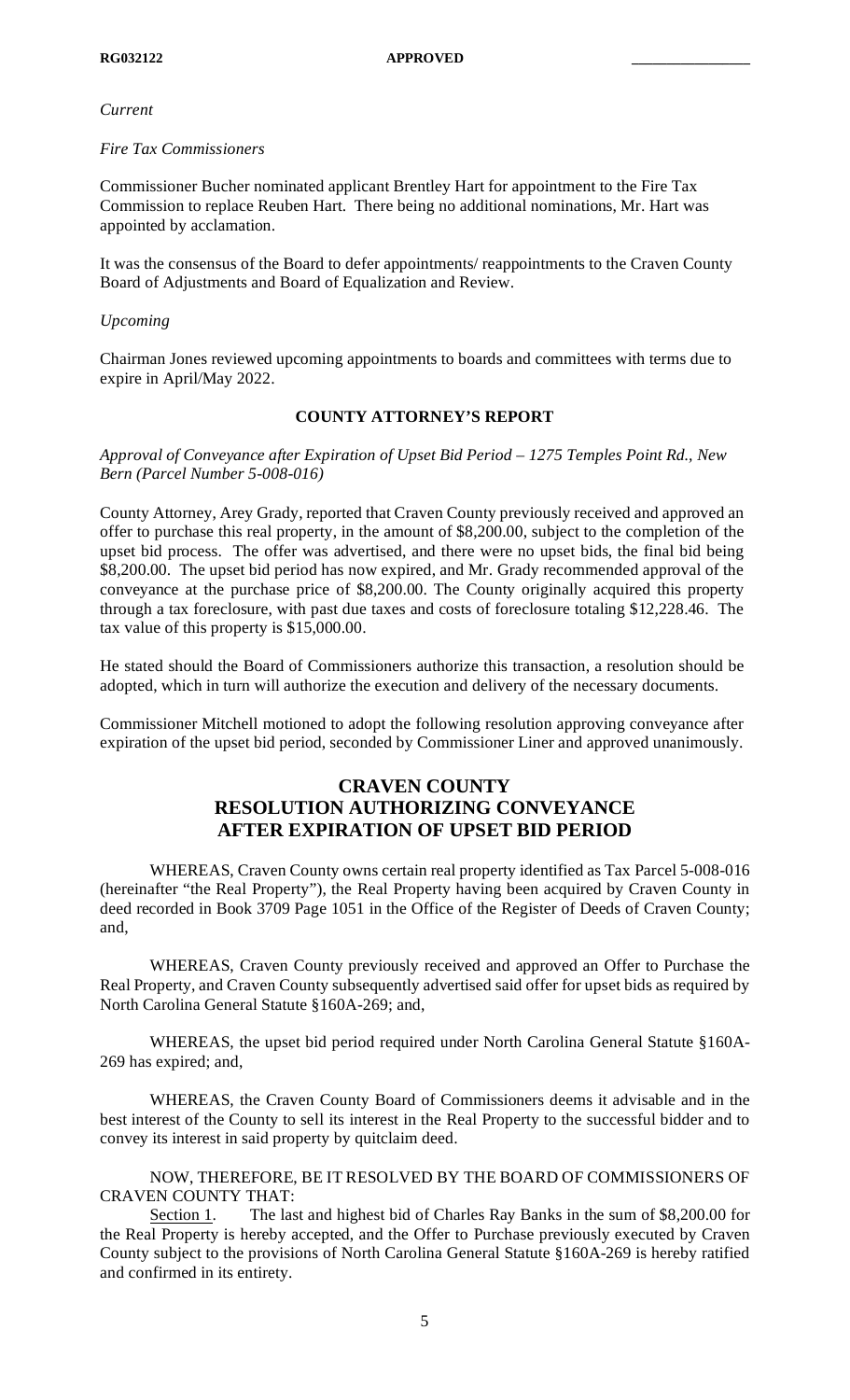Section 2. Upon payment of the full purchase price, the Chairman, the County Manager, the Assistant County Manager, the Clerk to the Board of Commissioners and/or County Attorney are authorized to take all actions necessary to accomplish the transactions contemplated by this Resolution, including but not limited to the execution and delivery of the quitclaim deed attached hereto and incorporated herein by reference.

ADOPTED THIS 21st DAY OF MARCH, 2022.

## **COUNTY MANAGER'S REPORT**

County Manager, Jack Veit, announced that on Thursday, March 24, Commissioner McCabe will be hosting the Regional NC Association of County Commissioners' District Meeting at the New Bern Riverfront Convention Center from 5:30 pm-7:00.

Mr. Veit commented on a series of recent meetings with partners, specifically Hwy. 70 Corridor where there is a lot going on with emphasis on the Kinston By-Pass. He relayed that DOT is pushing for this and will hold a public meeting in Kinston in April.

He highlighted a report received from the DIX center, siting the highest amount of usage in February 2022. A total of 16 individuals of which four were diverted from the emergency room and one from the jail utilized the facility.

Mr. Veit reported that Human Resources had followed procedures to locate a Voluntary Employee Benefits Broker and Consulting Service to assist with strategically planning, designing, and negotiating the best coverage and cost for the County's voluntary employee benefit programs, inclusive of flexible spending, life insurance, vision insurance, critical care insurance, and others. After a thorough review and analysis, Mark III, a Charlotte-based benefits broker was selected. There is no cost to Craven County, as the broker company receives payment via commissions provided by the benefit plans; and it is expected Mark III will save costs normally incurred by Craven County through covering flexible spending account monthly fees.

#### **COMMISSIONERS' REPORTS**

*Commissioner Mitchell* had nothing to report.

*Commissioner Liner* had nothing to report.

*Commissioner Smith* had nothing to report.

*Commissioner Mark* reported that as of Friday, March 18<sup>th</sup>, the hospital had eight COVID cases, with only one in ICU.

Mr. Mark commented on a mailer he received from Craven Community College, stating that when former Commissioner Jonnie Sampson was here, he spoke compassionately about how we are helping people who attend the college to get jobs, but needed to help people with trades. Mr. Mark highlighted they are now promoting many trades such as trucking, welding, bricklaying, among other trades and professions offered at CCC at no cost.

Chairman Jones echoed Commissioner Mark's remark and thanked the CCC Board of Trustees for choosing this route. Commissioner Mitchell, who serves on the Board of Trustees referenced the success of the VOLT Center.

*Commissioner McCabe* had nothing to report.

*Commissioner Bucher* had nothing to report.

*Chairman Jones* had nothing to report.